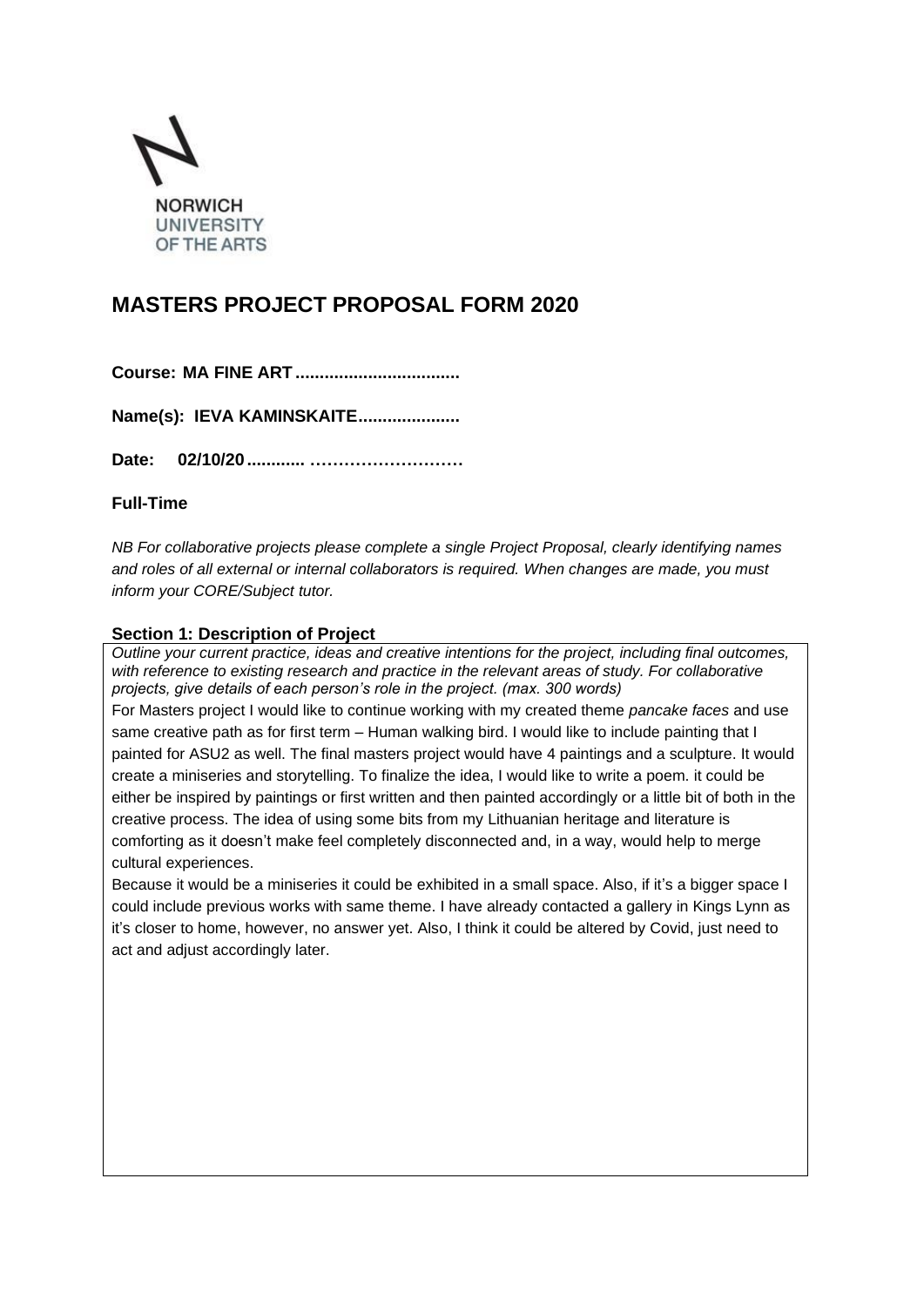### **Section 2: Methodology**

*State your research methods for the project and provide a rationale for their suitability for this type of study, with reference to existing research and discourse on relevant methodologies. (max. 300 words).* NB This must be completed and updated regularly where necessary.

I would need to look at folklore, fairy tales and illustrations. Ideally, would be best to find examples of authors who write stories and illustrate as well. Also, I need to look deeper into the idea of how my roots affecting my creative work, how Lithuanian literature reflects in my created artwork. I would like to find connection points between two cultures.

As the story and relation between bird and human is being depicted quite dark, I'm looking into Edgar Allan Poe's poems and stories.

Furthermore, I would like to keep balance between research and my work and find ways around it, as I do not wish to depend on material only.

I think all of it will become clearer in the process of work.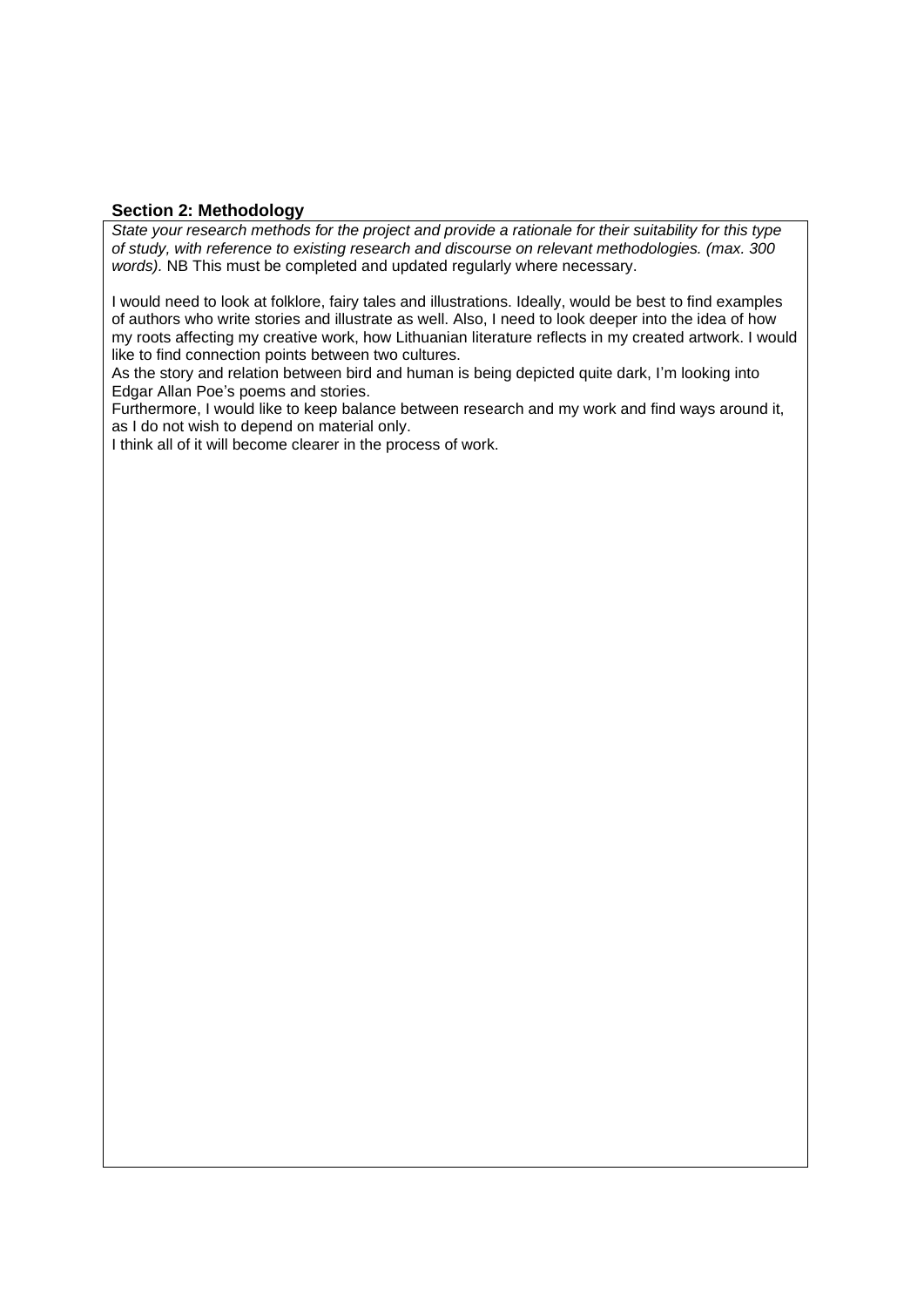## **Section 3: Bibliography / Key Sources**

*Give references to images, texts, websites, artists, designers and other sources that are relevant to your project and contextualise your study.* NB This must be completed and updated regularly where necessary.

Edgar Allan Poe 'The complete tales and poems of Edgar Allan Poe' Also, audio stories: [https://www.youtube.com/watch?v=52Rbp\\_s1h5o](https://www.youtube.com/watch?v=52Rbp_s1h5o) Brothers Grimm fairy tales:<https://www.youtube.com/watch?v=7J-1pMESTI0&t=11636s>

Jack Zipes 'Breaking the magic spell; radical theories of folk and fairy tales' and similar ebooks and academic journals found on the NUA library.

From Forum library picked up a book 'Magic of Birds' just to have a look how/why birds are often depicted in art.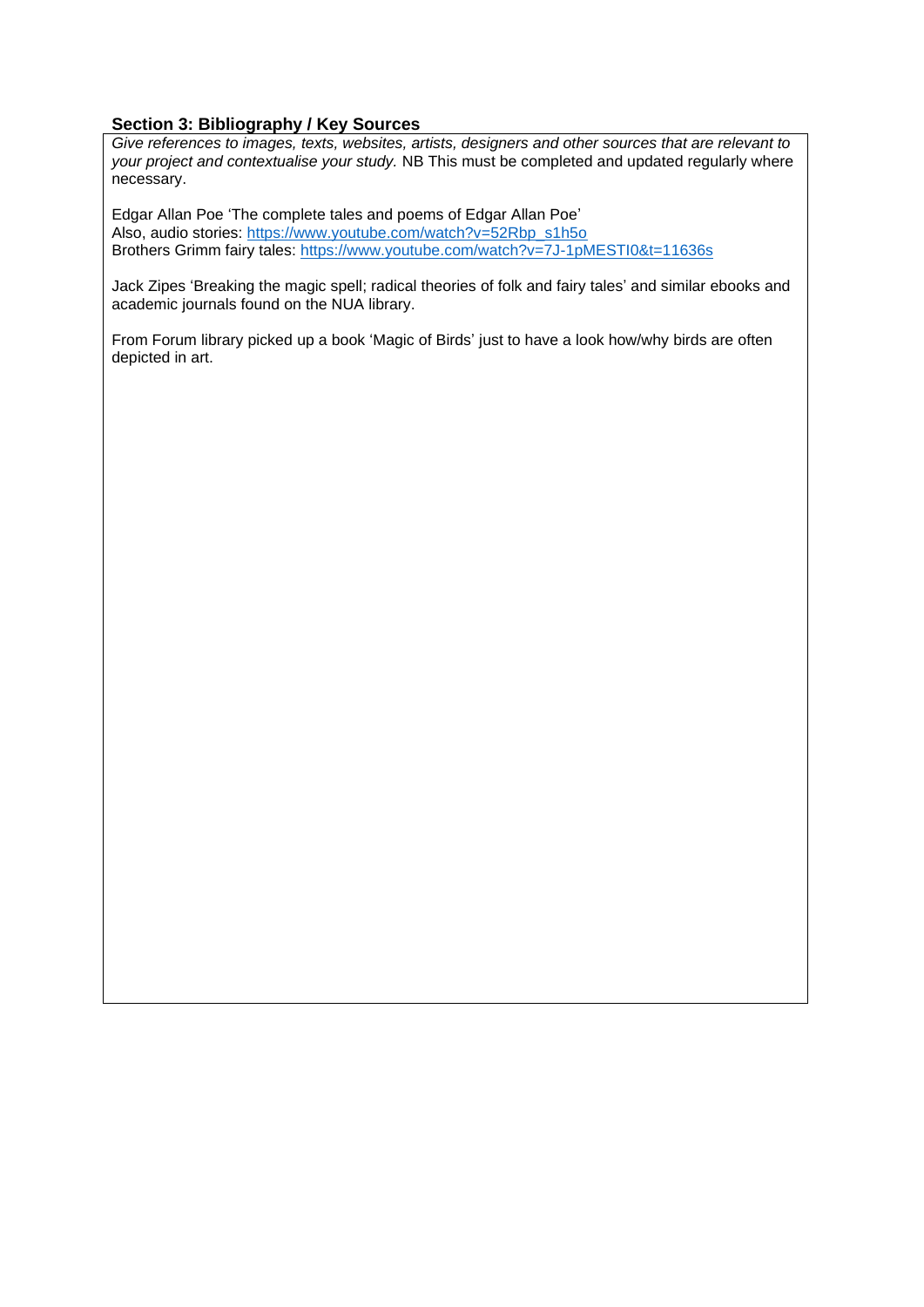# **Section 4: Learning Outcomes**

| <b>Learning Outcome</b>                 | Provide an explanation of how your project will demonstrate<br>your ability to meet each of the Learning Outcomes for the |  |  |
|-----------------------------------------|---------------------------------------------------------------------------------------------------------------------------|--|--|
|                                         | Masters Project Unit.                                                                                                     |  |  |
| LO17 Evaluate current issues,           | I need to sketch to see what works and what doesn't, also,                                                                |  |  |
| practices and initiatives associated    | would like to paint in oil paints to see if that would work on my                                                         |  |  |
| with your field of study in relation to | final paintings. Also, how it would change overall look of the                                                            |  |  |
| the development of your work.           | series if I decide to mix mediums.                                                                                        |  |  |
| LO18 Demonstrate understanding          | Sketching is necessary to find out what will work together                                                                |  |  |
| of the materials and processes          | best. At the moment I'm not sure which paints to pick -                                                                   |  |  |
| associated with your subject            | acrylic or oil, so I think I need to paint a sketchy type, smaller                                                        |  |  |
| through experimentation, research       | size painting to see how it is working. Might need to consult                                                             |  |  |
| and application.                        | 3D studio about the sculpture I have in mind.                                                                             |  |  |
| LO19 Devise and generate a body         | I really enjoyed creating body of work on my website for the                                                              |  |  |
| of work that demonstrates               | last term, I was quite pleased with the system I came up with                                                             |  |  |
| innovation in its approach;             | so I think it will be good to have similar approach to                                                                    |  |  |
| challenges existing perspectives        | demonstrate body of work and research.                                                                                    |  |  |
| and shows a reflective and critical     |                                                                                                                           |  |  |
| approach to your subject area.          |                                                                                                                           |  |  |
| LO20 Critically evaluate and apply      | As mentioned in section 2, I would like to look more into fairy                                                           |  |  |
| appropriate methodologies and           | tales, folk tales, find a connection between my roots and                                                                 |  |  |
| research findings to your project       | current culture and explore how both of them affecting my                                                                 |  |  |
|                                         | work.                                                                                                                     |  |  |
| L21 Articulate the content and          | I believe these tasks will be completed during the term.                                                                  |  |  |
| ambitions of your work to peers,        | However, it would beneficial to practise before deadlines.                                                                |  |  |
| specialist and non-specialist           |                                                                                                                           |  |  |
| audiences, verbally and in writing,     |                                                                                                                           |  |  |
| in an appropriate and professionally    |                                                                                                                           |  |  |
| viable format                           |                                                                                                                           |  |  |
| L22 Plan, organise and produce an       | Masters proposal is some kind of way of planning, creating                                                                |  |  |
| original and creative body of work      | tasks and sticking to them.                                                                                               |  |  |
| to a standard that reflects the         |                                                                                                                           |  |  |
| professional expectations of your       |                                                                                                                           |  |  |
| subject area.                           |                                                                                                                           |  |  |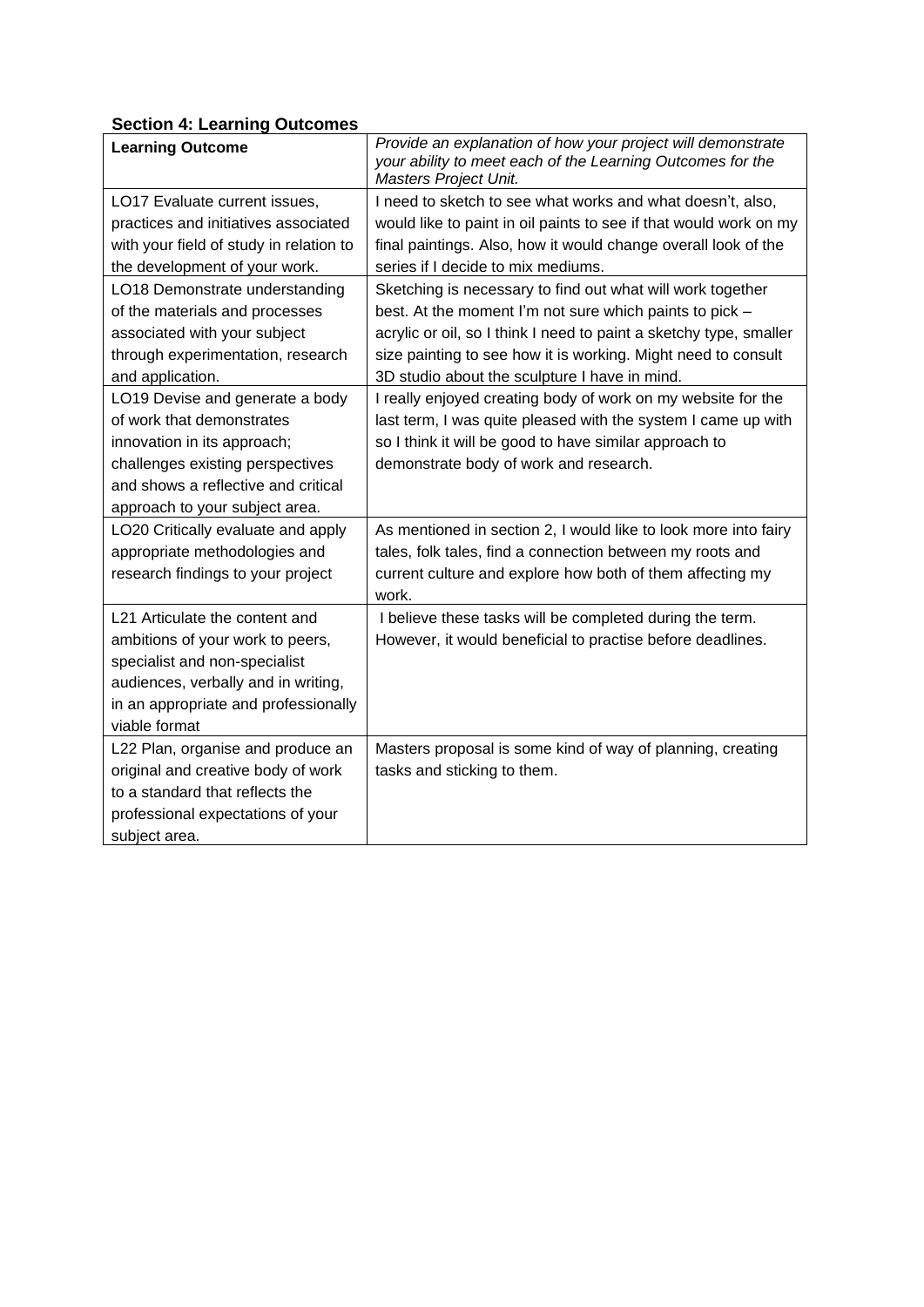## **Section 5: Resources and Schedule**

*Provide a plan outlining your project schedule and indicating resource requirements where applicable (this may be attached as a separate sheet).* 

NB This must be completed and updated regularly where necessary. You may find project planning tools such as GANTT charts useful.

- 1. Sketching;
- 2. Gathering necessary information (books, academic journals, authors etc.);
- 3. Reading it and applying knowledge towards the project;
- 4. Small painting with oil to see if it works next to acrylic paints;
- 5. Practising writing poems;
- 6. Working towards sculpture piece;
- 7. Practising writing or representing my work for different audiences;
- 8. Time to time checking in with my website tools and thinking how I will be designing the final look;
- 9. Looking for ways to exhibit. Accordingly, to current times, either online or physically.
- 10. Sticking to schedule and tasks coming my way.

Schedule might change during to situations.